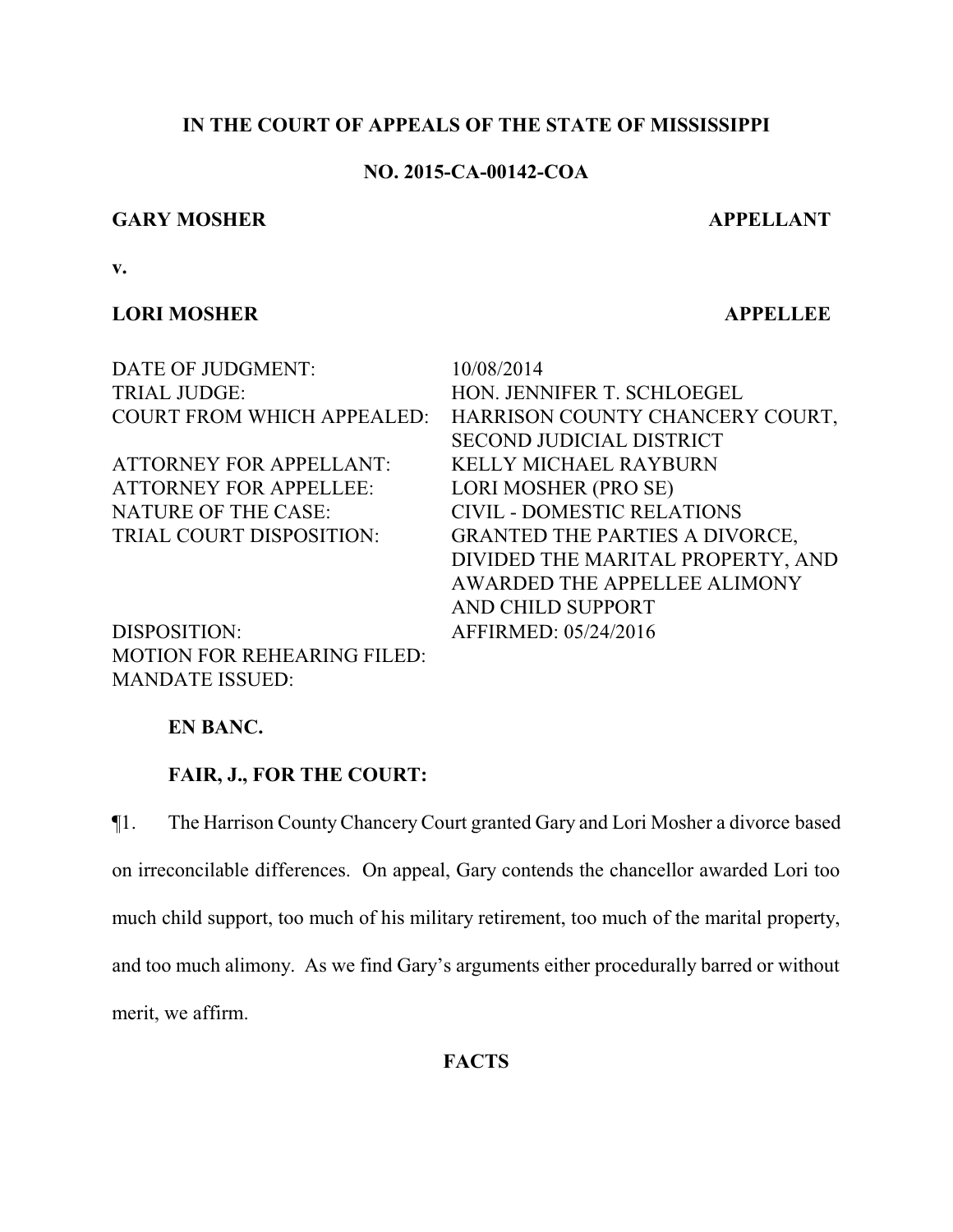¶2. Gary and Lori married on November 7, 1987, and they separated in November 2010. By the time of the divorce hearing in January 2014, the parties had been married twenty-six years. Gary was forty-nine years old, retired from the Navy, and working as a civilian contractor at the Stennis Space Center. Lori was forty-seven and working as an assistant school teacher. Two children were born to the marriage. At the time of the hearing, the older son was emancipated, but the younger daughter, eighteen years of age, was not.

¶3. The parties submitted several issues to the court, including whether Lori was entitled to alimony. Lori represented herself at the hearing, and, on appeal, she has not filed an appellee's brief.

#### **STANDARD OF REVIEW**

¶4. Lori's failure to file a brief does not require automatic reversal of the chancellor's judgment. In *Rogillio v. Rogillio*, 101 So. 3d 150, 153 (¶12) (Miss. 2012), the Mississippi

Supreme Court explained:

[F]ailure of an appellee to file a brief is tantamount to confession of error and will be accepted as such unless the reviewing court can say with confidence, after considering the record and brief of [the] appealing party, that there was no error. Automatic reversal is not required where the appellee fails to file a brief. However, the appellant's argument should at least create enough doubt in the judiciousness of the trial court's judgment that this Court cannot say with confidence that the case should be affirmed.

(Internal citations and quotation marks omitted). Furthermore:

When matters on appeal touch the welfare of a minor child, then regardless of whether a party filed a brief, this Court will reach the merits of the issues in this appeal, though we proceed unaided by a brief from the appellee. . . . If the record is large or complicated and [the appellant] thoroughly briefed the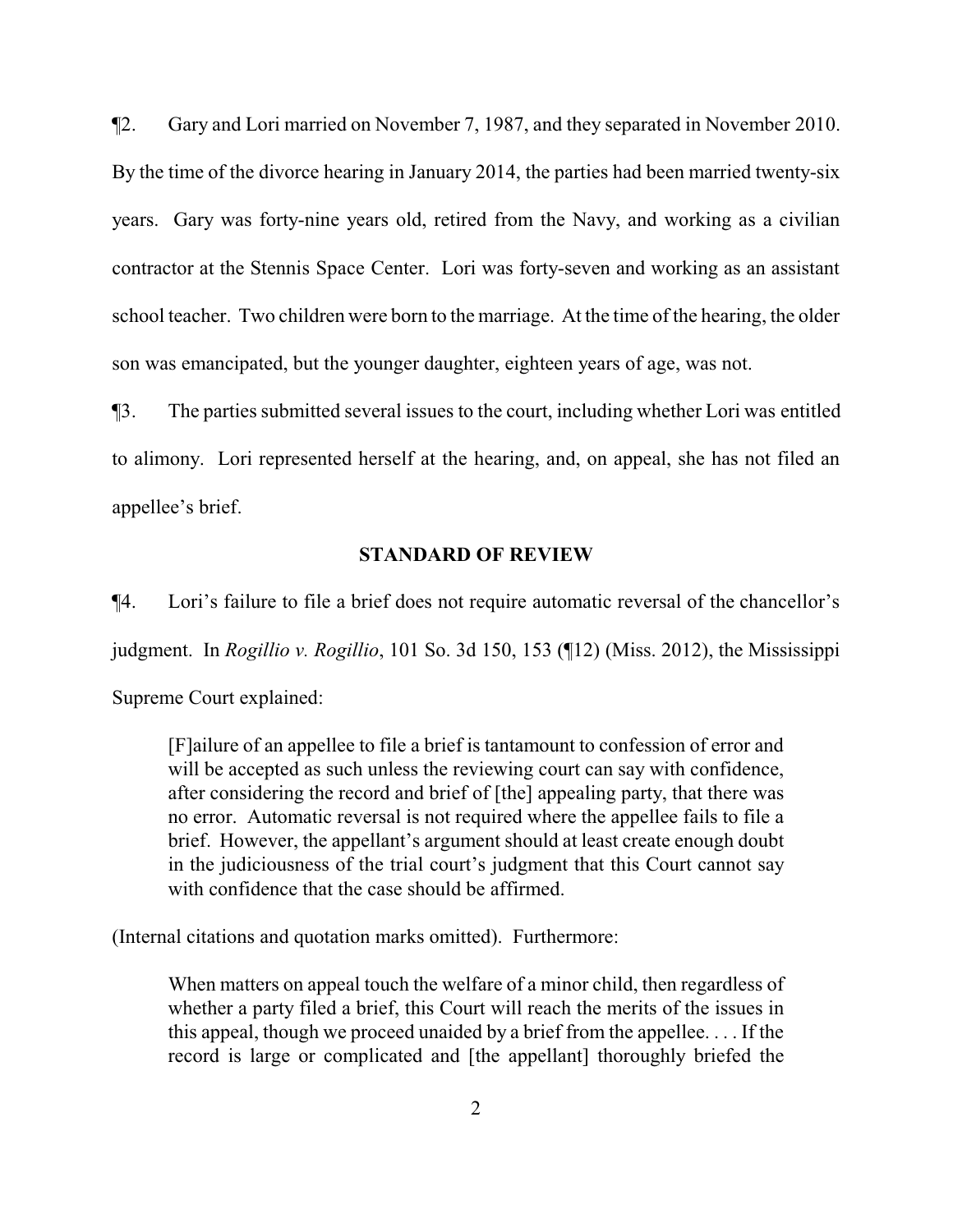issues, provided applicable citations of authority, and presented an apparent case of error, then we should consider [the appellee's] failure to file a brief as his confession of error and reverse the chancellor's judgment. But if the record can be conveniently examined, and the record reveals a sound and unmistakable basis or ground upon which the judgment may be safely affirmed, then we should disregard the fact that [the appellee] failed to file a brief.

*Roberts v. Roberts*, 110 So. 3d 820, 825 (¶¶10-11) (Miss. Ct. App. 2013) (internal citations and quotation marks omitted).

¶5. We also recognize that the chancellor's findings of fact should be affirmed when supported by substantial credible evidence. *Id.* at 824 (¶9). "This Court only disturbs a chancellor's findings if they are manifestly wrong or clearly erroneous or if the chancellor applied an incorrect legal standard." *Pearson v. Pearson*, 121 So. 3d 266, 268 (¶6) (Miss. Ct. App. 2013) (citation omitted). Conclusions of law, however, are reviewed de novo. *Id.*

### **DISCUSSION**

#### **1. Military Retirement**

¶6. The parties agreed that Lori would receive "one-half of [Gary's] military retirement," but they did not specify a monthly amount. The chancellor found that Gary had two sources of military retirement income, his "disposable retired pay" and his "[Department of Veteran Affairs] disability compensation," about \$401 per month, which Gary had elected to receive in lieu of a dollar-for-dollar portion of his disposable retired pay. Half of the total, after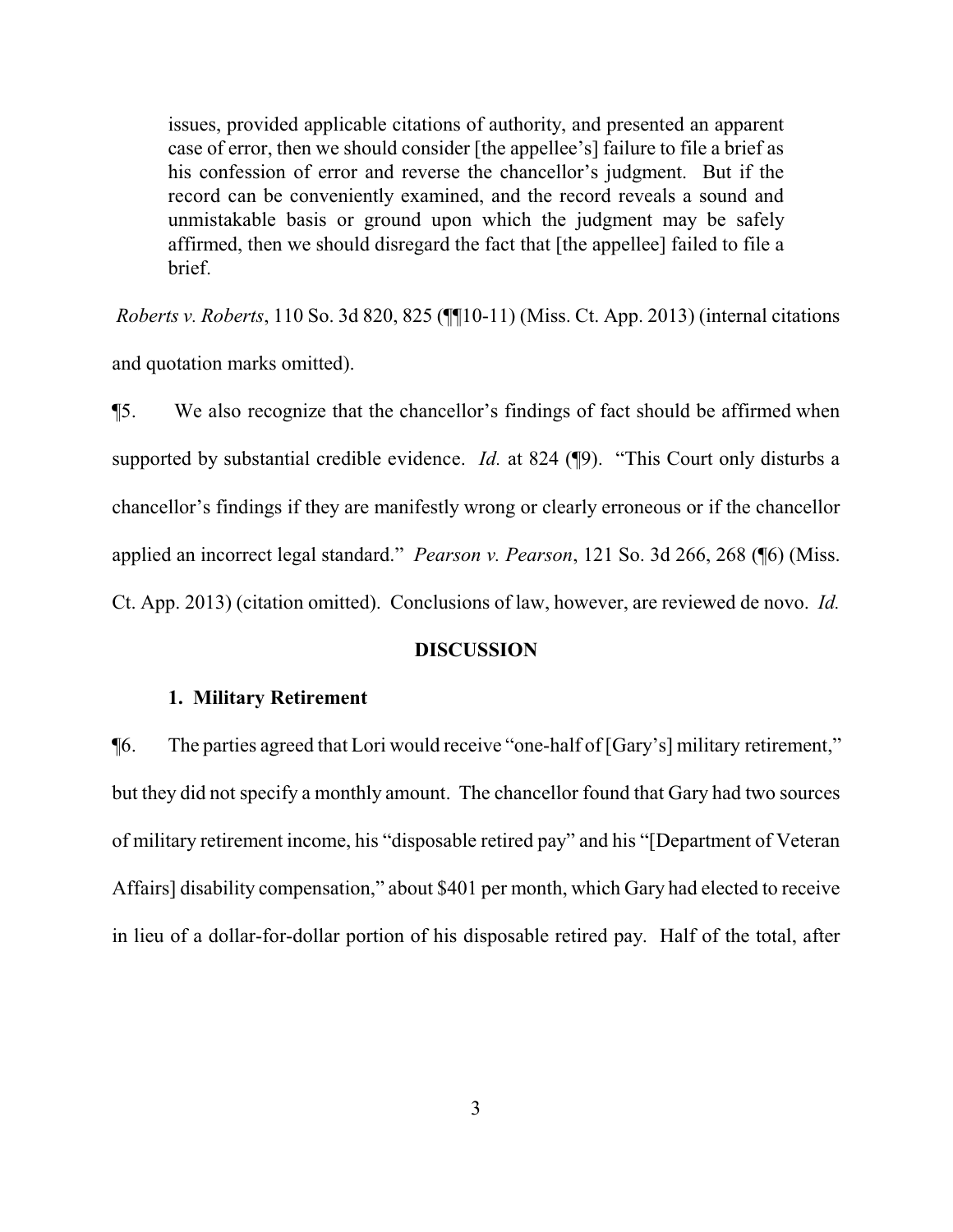adjustments, was  $$1,178.95<sup>1</sup>$  VA disability compensation is not subject to property division under federal law, so the chancellor awarded Lori a larger share of the disposable retired pay, resulting in an award of one-half of the overall amount Gary received everymonth fromwhat the chancellor found were his military retirement sources.

¶7. On appeal, Gary contends that the chancellor "lacked the authority to decide this issue," as the parties agreed Lori would receive only half of his military retirement, which Gary implicitly equates to his disposable retired pay. He cites to Mississippi Code Annotated section 93-5-2(3) (Rev. 2013), which he notes requires the parties to an irreconcilable differences divorce to consent to submit issues to the chancery court for adjudication, and *Gordon v. Gordon*, 126 So. 3d 922, 925-26 (¶10) (Miss. Ct. App. 2013), where this Court found no error when a chancery court granted an irreconcilable differences divorce without dividing marital property, including a military retirement account.

¶8. This argument misses the mark. Although it is true that the parties here agreed to divide the "military retirement" equally, the property settlement agreement did not specify what that was. Property settlement agreements are contracts, and like all contracts, there are sometimes disputes regarding the meaning of their terms. *Gaiennie v. McMillin*, 138 So. 3d 131, 135 (¶8) (Miss. 2014). It is apparent that the chancery court interpreted the parties' agreement rather than disregarding it as Gary contends. The chancellor dedicated nearly ten

<sup>&</sup>lt;sup>1</sup> The chancellor deducted the cost of a survivor annuity, which was paid from the retirement income.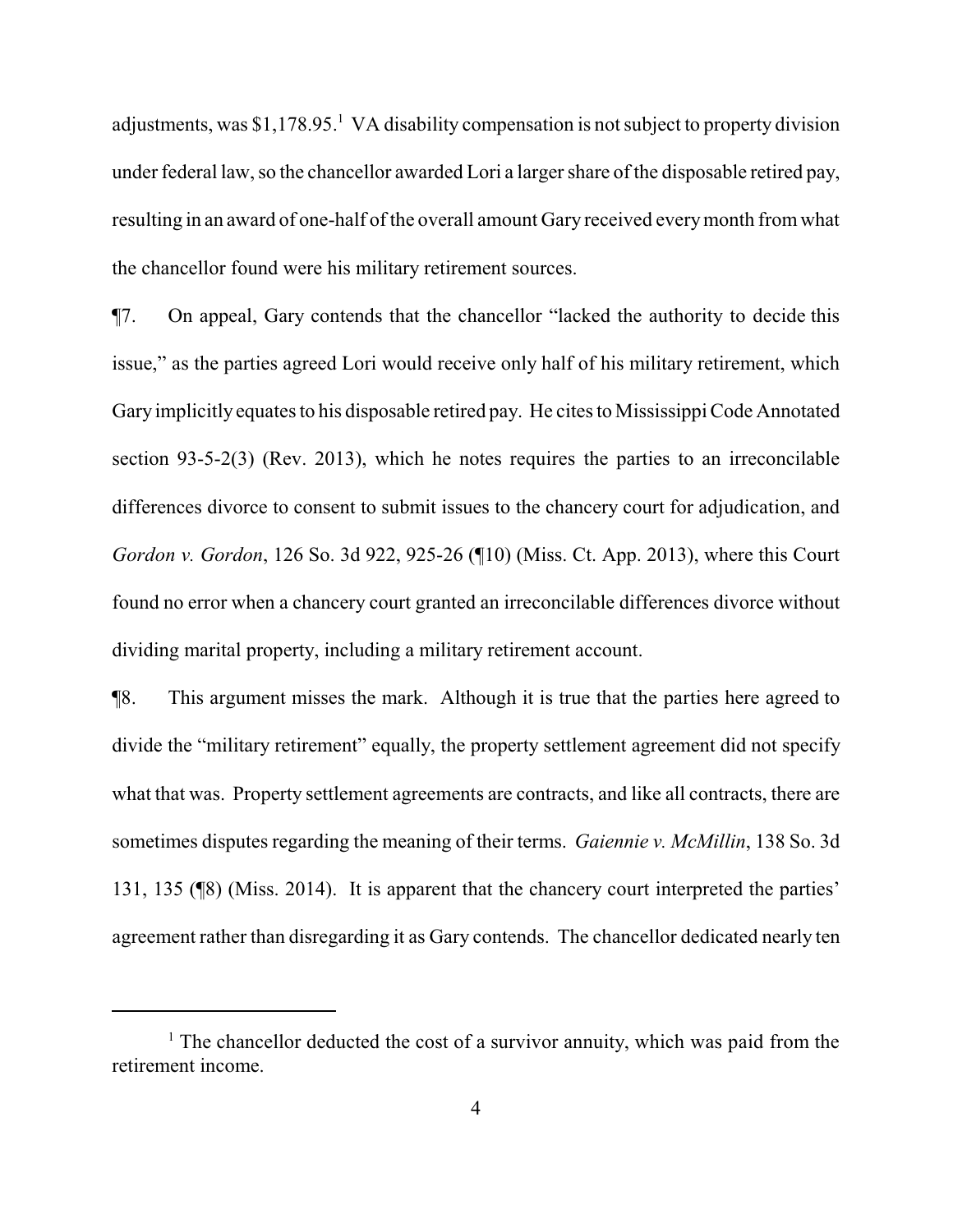of the fifty-six pages of her written judgment to this question.

¶9. As to the interpretation of the agreement, while it is clear Gary does not agree with the chancellor's decision, he has not briefed that issue. "[T]here is a presumption that the judgment of the trial court is correct and the burden is on the Appellant to demonstrate some reversible error to [the appellate court]." *Birkhead v. State*, 57 So. 3d 1223, 1231 (¶28) (Miss. 2011); *see also* M.R.A.P. 28(a)(6). Gary has failed to meet his burden of showing error on this issue.

## **2. Property Division**

¶10. Gary next contends that the chancellor erred by awarding Lori too great a share of the parties' marital estate, about \$10,500 more than he received.

¶11. "To equitably divide property, the chancellor must: (1) classify the parties' assets as marital or separate, (2) value those assets, and (3) equitably divide the marital assets [based upon the *Ferguson*<sup>2</sup> factors]." *Anderson v. Anderson*, 174 So. 3d 925, 929 (¶8) (Miss. Ct. App. 2015) (citations omitted).

¶12. The chancellor found that the parties had valued the total marital estate, as designated in their Rule 8.05 financial statements, at \$49,566 and the total marital debt at \$39,045.<sup>3</sup> Most of the assets and debts had already been divided, leaving only a few things for the chancellor to divide – the debt on a vehicle, Gary's military survivor annuity, and the parties'

<sup>2</sup> *Ferguson v. Ferguson*, 639 So. 2d 921, 928 (Miss. 1994).

<sup>&</sup>lt;sup>3</sup> See UCCR 8.05. The chancellor noted that this did not include various household items the parties had already divided.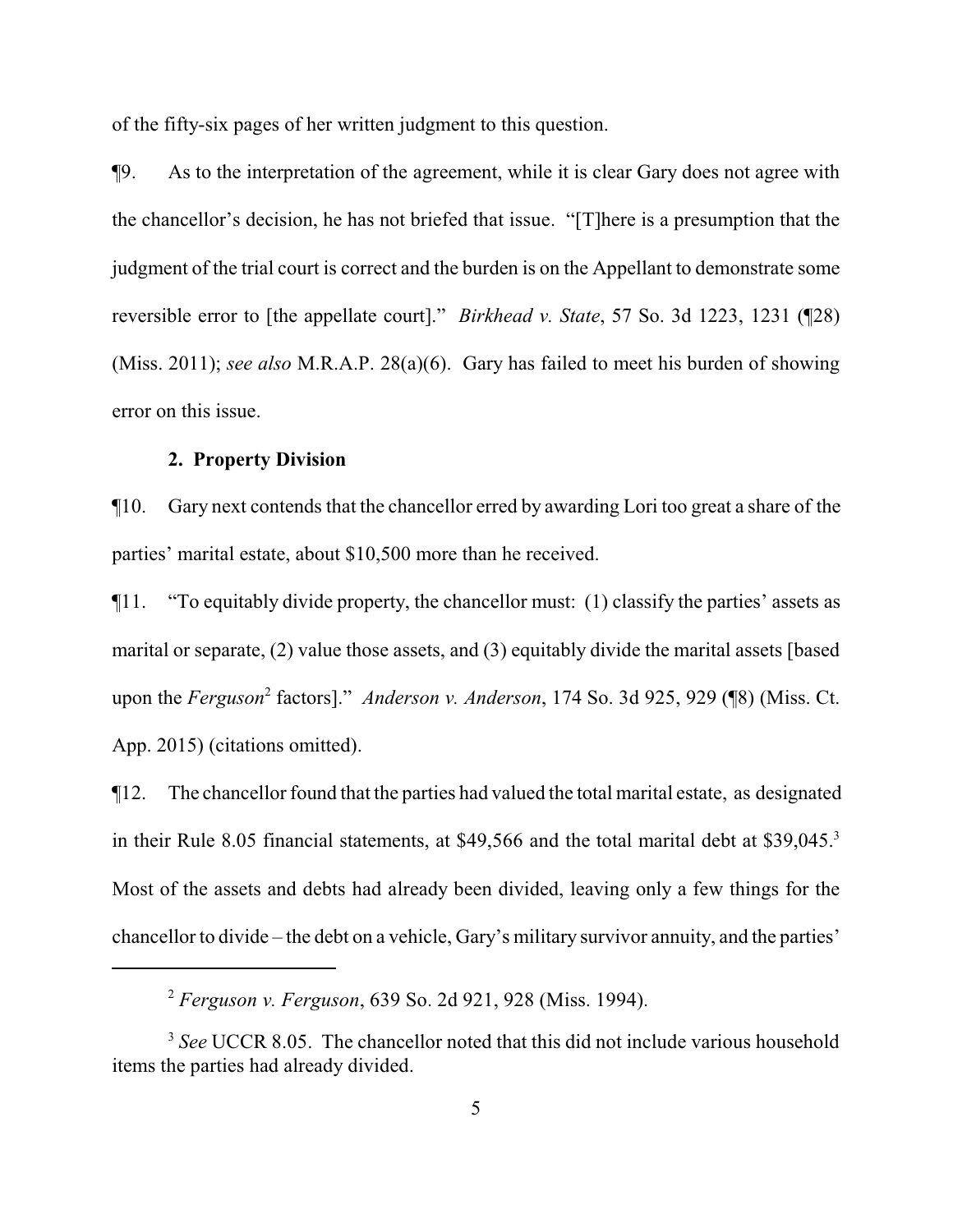respective life insurance policies.

¶13. The chancellor then reviewed the *Ferguson* factors to equitably divide the couple's

remaining estate. Those factors are:

1. Substantial contribution to the accumulation of the property. Factors to be considered in determining contribution are as follows:

a. Direct or indirect economic contribution to the acquisition of the property;

b. Contribution to the stability and harmony of the marital and family relationships as measured by quality, quantity of time spent on family duties and duration of the marriage; and

c. Contribution to the education, training or other accomplishment bearing on the earning power of the spouse accumulating the assets.

2. The degree to which each spouse has expended, withdrawn or otherwise disposed of marital assets and any prior distribution of such assets by agreement, decree or otherwise.

3. The market value and the emotional value of the assets subject to distribution.

4. The value of assets not ordinarily, absent equitable factors to the contrary, subject to such distribution, such as property brought to the marriage by the parties and property acquired by inheritance or inter vivos gift by or to an individual spouse;

5. Tax and other economic consequences, and contractual or legal consequences to third parties, of the proposed distribution;

6. The extent to which property division may, with equity to both parties, be utilized to eliminate periodic payments and other potential sources of future friction between the parties;

7. The needs of the parties for financial security with due regard to the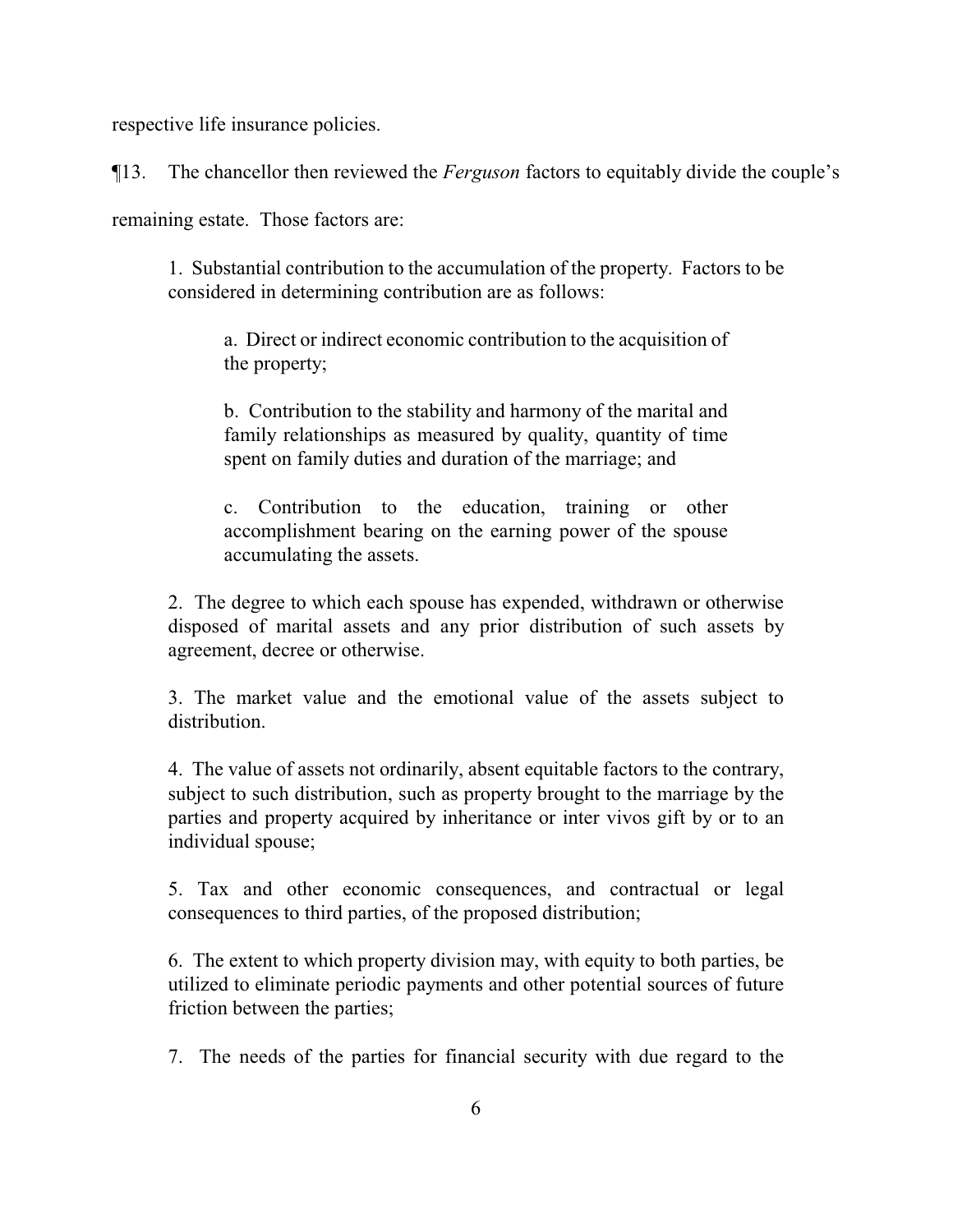combination of assets, income and earning capacity; and,

8. Any other factor which in equity should be considered.

*Ferguson*, 639 So. 2d at 928.

¶14. The chancellor first discussed each party's contributions to the accumulation of marital assets. Both parties had worked through most of the marriage, but Lori made less money because of frequent moves necessitated by Gary's career in the Navy. Lori also made more domestic contributions to the marriage than Gary. The chancellor noted that Gary had an affair in 2010 and that the parties separated in 2011. After the separation, the marital home was lost to foreclosure, and Lori had accumulated debt to cover her expenses. The chancellor concluded that this first factor favored awarding Lori a greater share of the marital estate.

¶15. The chancellor then discussed the parties' financial and physical needs and their emotional attachments to assets. Gary had purchased Lori a Lexus but had stopped contributing to the car payments when he left the marital home. As a result, while no debt remained on Gary's automobile and motorcycle, \$13,880 was still owed on Lori's vehicle. The chancellor also found that Lori possessed a greater emotional attachment to the marital home, which was lost to a foreclosure Gary was in a better position to prevent. Gary earned enough income to pay his expenses while Lori, who possessed the greater need, lacked the income necessary to meet her expenses. These factors favored Lori in the distribution of the marital estate.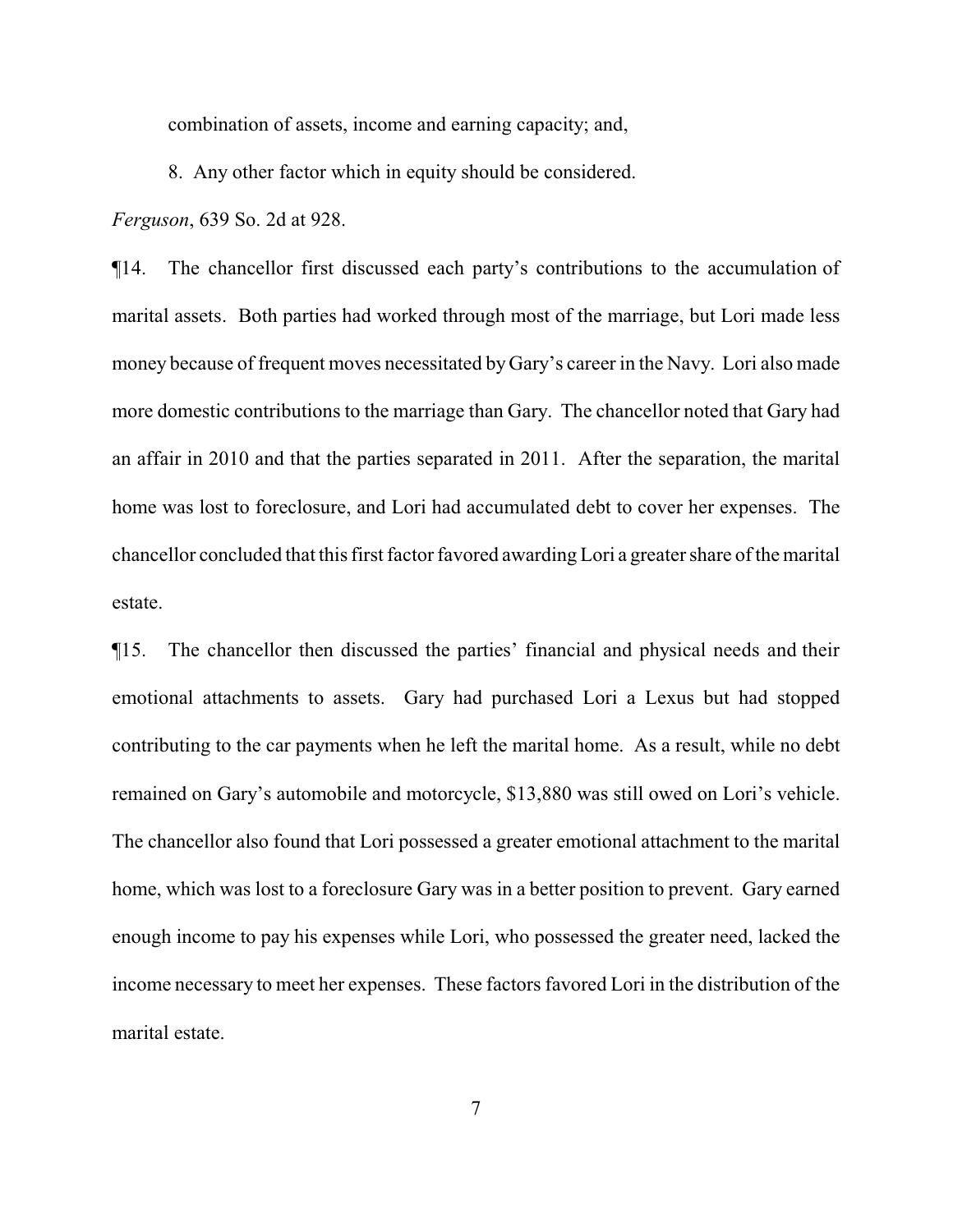$\P$ 16. Considering the parties' separate estates, the chancellor found that the assets contained in each were of almost equal value. However, the chancellor also recognized that Lori's net worth was nearly half of Gary's because she possessed more debt and a lower monthly income, while Gary's income would allow him to pay off debt assigned to him. Therefore, the chancellor found that this factor favored Lori.

¶17. The chancellor also discussed the parties' use and possession of the assets and the custody of the minor child. Lori received primary custody of the couple's daughter. The chancellor found that this contributed to the need for Lori to own a vehicle without fear of losing it due to an inability to make the payments. Thus, the chancellor found that this factor also weighed in Lori's favor.

¶18. The chancellor next considered the effect of the marital distribution on the need for alimony and the extent to which the property division might be able to eliminate the need for periodic payments and other potential future sources of friction between the parties. The chancellor concluded that alimony would still be required, regardless. Along with this, the chancellor found that Lori possessed a greater need than Gary for financial security "due to a disparity of income, an overall financial disparity, and Lori's lower earning capacity."

¶19. In considering the income disparitybetween the parties, the chancellor determined the parties' monthly adjusted gross incomes and expenses. The chancellor found that, including child support, Lori's monthly adjusted gross income after equitable distribution totaled \$3,456 and that her monthly expenses totaled \$3,310, leaving a monthly surplus of \$146. By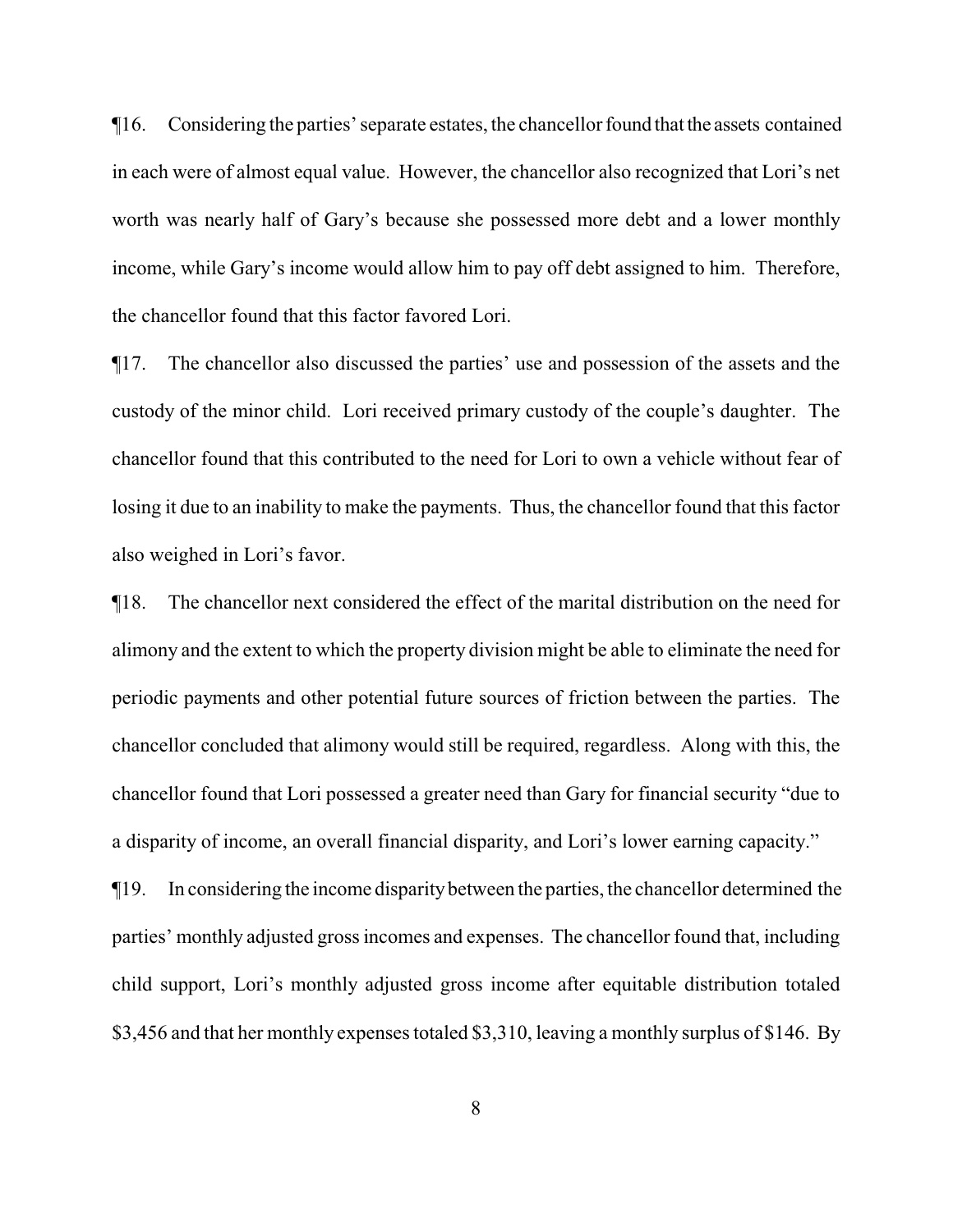comparison, the chancellor found Gary's monthly adjusted gross income after equitable distribution totaled \$5,542 and that his monthly expenses totaled \$3,176, leaving a monthly surplus of \$2,366.

¶20. In addition to the disparity in the parties' incomes, the chancellor found that an overall financial disparity existed between the parties. The chancellor noted that Lori had a greater share of the marital debt, but she needed financial securitymore than Gary because sacrifices she had made for the marriage left her with a lower earning capacity. These factors all weighed in Lori's favor when distributing the marital estate.

¶21. After the equitable division, Lori possessed marital assets totaling \$33,168 (or 67% of the total) and \$22,605 (58%) of marital debt. Gary received \$16,398 (33%) of assets and \$16,440 (or 42%) of debt. The chancellor noted that this left Lori with an estate valued at \$10,563 and Gary with a deficit of  $$42<sup>4</sup>$ .

¶22. In addressing Gary's assignment of error,thisCourtreviews the chancellor's equitable division of the parties' marital estate under the familiar manifest-error standard of review. *See Anderson v. Anderson*, 174 So. 3d 925, 929 (¶8) (Miss. Ct. App. 2015).

¶23. Gary complains that the chancellor failed to adequately explain and support an unequal distribution of the marital estate, but, as we have seen, the chancellor's opinion reflects otherwise. She addressed the relevant factors set forth in *Ferguson* and discussed

<sup>&</sup>lt;sup>4</sup> The chancellor included the present values of the life insurance policies. She did not assign a value to the survivor annuity, which was awarded to Lori, but the parties were essentially ordered to share its cost going forward.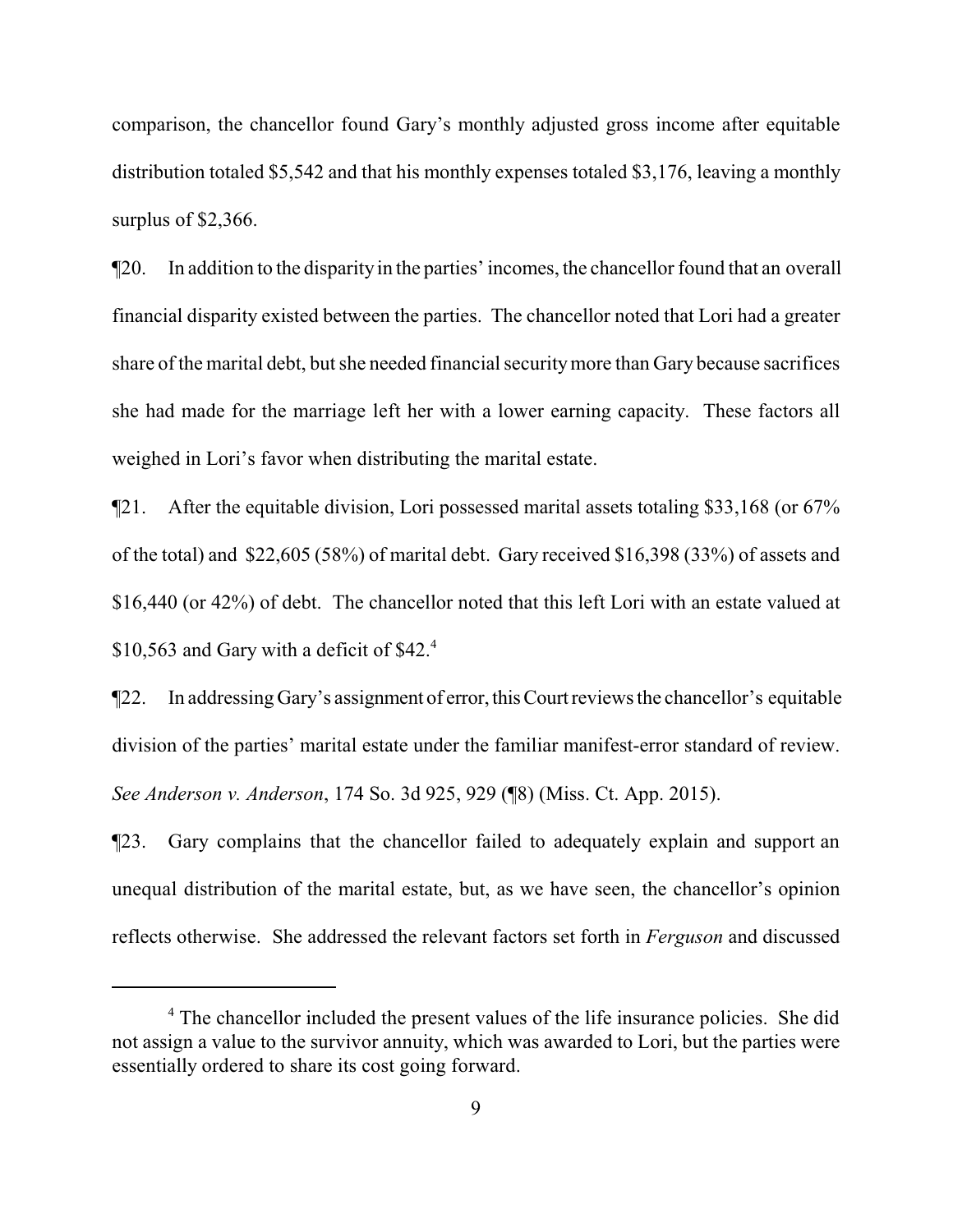their application to the present case, concluding that Lori was entitled to a greater share. "An equitable division of property does not always mean an equal division of property." *Burnham v. Burnham*, 185 So. 3d 358, 361 (¶13) (Miss. 2015) (citation omitted). After reviewing the record, we find that substantial evidence supported the chancellor's decision. This issue is without merit.

## **3. Alimony**

¶24. Gary next contends that the chancellor erred by awarding Lori permanent alimony. He argues that, following equitable distribution of the couple's marital estate, no disparity existed to justify the award of alimony. Furthermore, Gary asserts that the alimony award deprives him of a reasonable and decent standard of living.

¶25. With regard to permanent alimony, this Court has previously stated:

Alimony awards are within the discretion of the chancellor, and his discretion will not be reversed on appeal unless the chancellor was manifestly in error in his finding of fact and abused his discretion. Permanent alimony should only be considered where one spouse is left with a deficit. If the marital assets, after equitable division and in light of the parties' nonmarital assets, will adequately provide for both parties, then no more need be done.

*Anderson*, 174 So. 3d at 930 (¶18) (citations and internal quotation marks omitted).

¶26. After dividing the marital estate, the chancellor found that a disparity still existed between the parties. Among other factors, the chancellor considered Lori's low monthly income and the fact that Gary's child-support obligation would cease in April 2016 when the parties' daughter reached the age of majority. When the child-support payments ceased, Lori would likely face an income deficit due to her monthly expenses exceeding her income.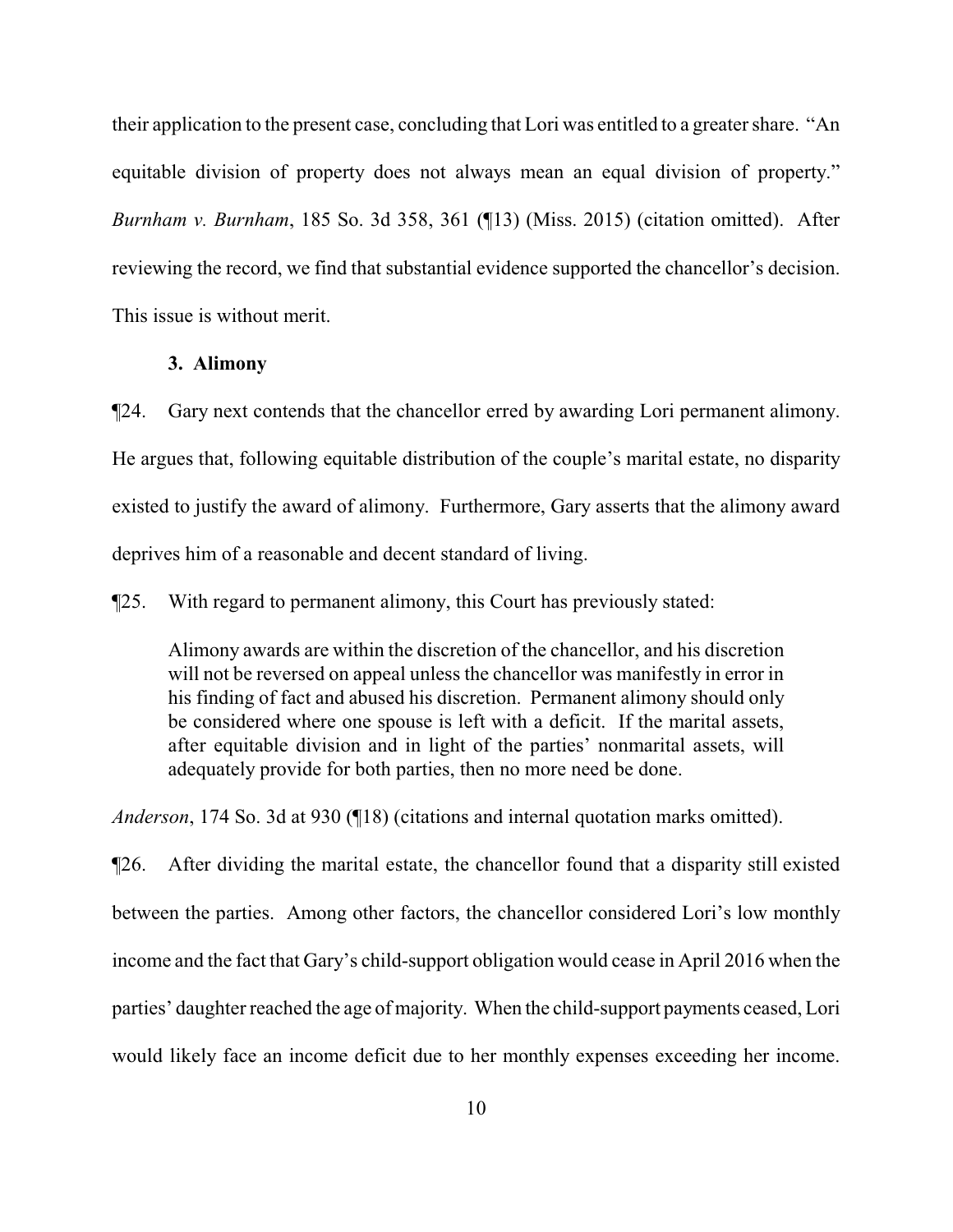Because of this overall financial disparity, the chancellor concluded that an award of permanent alimony was appropriate. She then analyzed the familiar *Armstrong* factors to determine the appropriate amount of alimony, "comparing the relative positions of the parties at the time of the request for modification in relation to their positions at the time of the divorce decree." *Steiner v. Steiner*, 788 So. 2d 771, 776 (¶16) (Miss. 2001) (citing *Armstrong v. Armstrong*, 618 So. 2d 1278, 1280 (Miss. 1993)).

¶27. The chancellor first considered the parties' health and earning capacities. The chancellor found that Gary, age forty-nine, and Lori, age forty-seven, were both in good health. The chancellor also found that Gary's earning capacity exceeded Lori's due to his education and employment experience. This factor favored an award of alimony.

¶28. The chancellor next reviewed the parties' needs. The chancellor stated that Lori would soon lose the child support she received when the parties' daughter reached the age of majority. At that point, Lori would most likely not have income sufficient to pay her expenses. By contrast, Gary could meet his needs with a substantial surplus. Because Lori possessed a greater financial need and a lower earning capacity, the chancellor found that this factor also favored an award of alimony.

¶29. Based on previous findings about the parties' obligations and assets, the chancellor found that this factor further favored an award of alimony. The parties' ages and their twenty-six-year marriage likewise favored an award of alimony, as did Lori's physical custody of the couple's daughter.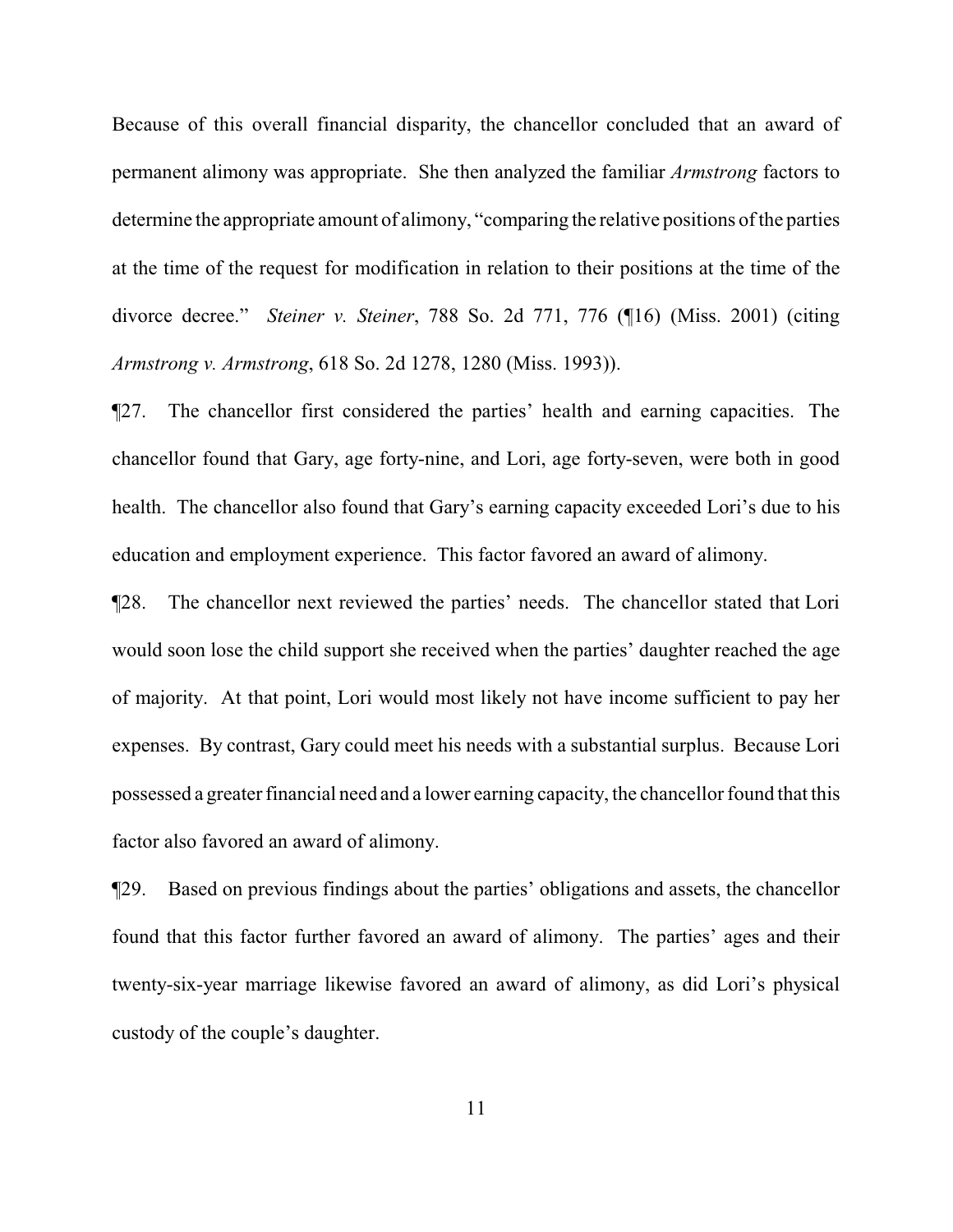¶30. In considering the parties' standard ofliving during the marriage, the chancellor found that Lori was accustomed to Gary's financial support. After the separation, Gary's refusal to cooperate with Lori contributed to the foreclosure of the marital home. Without Gary's support, Lori was unable to make ends meet, and her standard of living suffered. These findings also favored an award of alimony.

¶31. The chancellor next discussed the tax consequences and the parties' fault or misconduct. She found that the tax consequences supported an award of alimony, and that both parties contributed to the breakdown of the marriage, but Gary bore a greater share of the fault since he had an affair and then severed ties with his wife and children. Gary had also significantly contributed to dissipation of assets, i.e., the loss of the parties' home. After concluding that these factors favored an award of alimony, the chancellor considered the following additional "just and equitable" factors:

[T]he lack of a temporary order . . . ; the lack of adequate financial support for Lori over a significant period of time. which caused the loss of the marital. home in foreclosure and [caused] her net worth to fall into the negative; Lori's potential for an income deficit; Gary's increasing income surplus; the overall financial disparity between the parties in Gary's favor; and the underpayment of monthly [m]ilitary [r]etirement [b]enefits for approximately [thirty-three] months to Lori by Gary, which inured to Gary's benefit . . . approximately \$18,308.40.

¶32. Based on her findings, the chancellor concluded an award of alimonywas appropriate. Ultimately, she awarded Lori \$1,000 per month in permanent alimony.

¶33. Upon review, we find no abuse of discretion in the alimony award. The record reflects that the chancellor thoroughly addressed the *Armstrong* factors and concluded that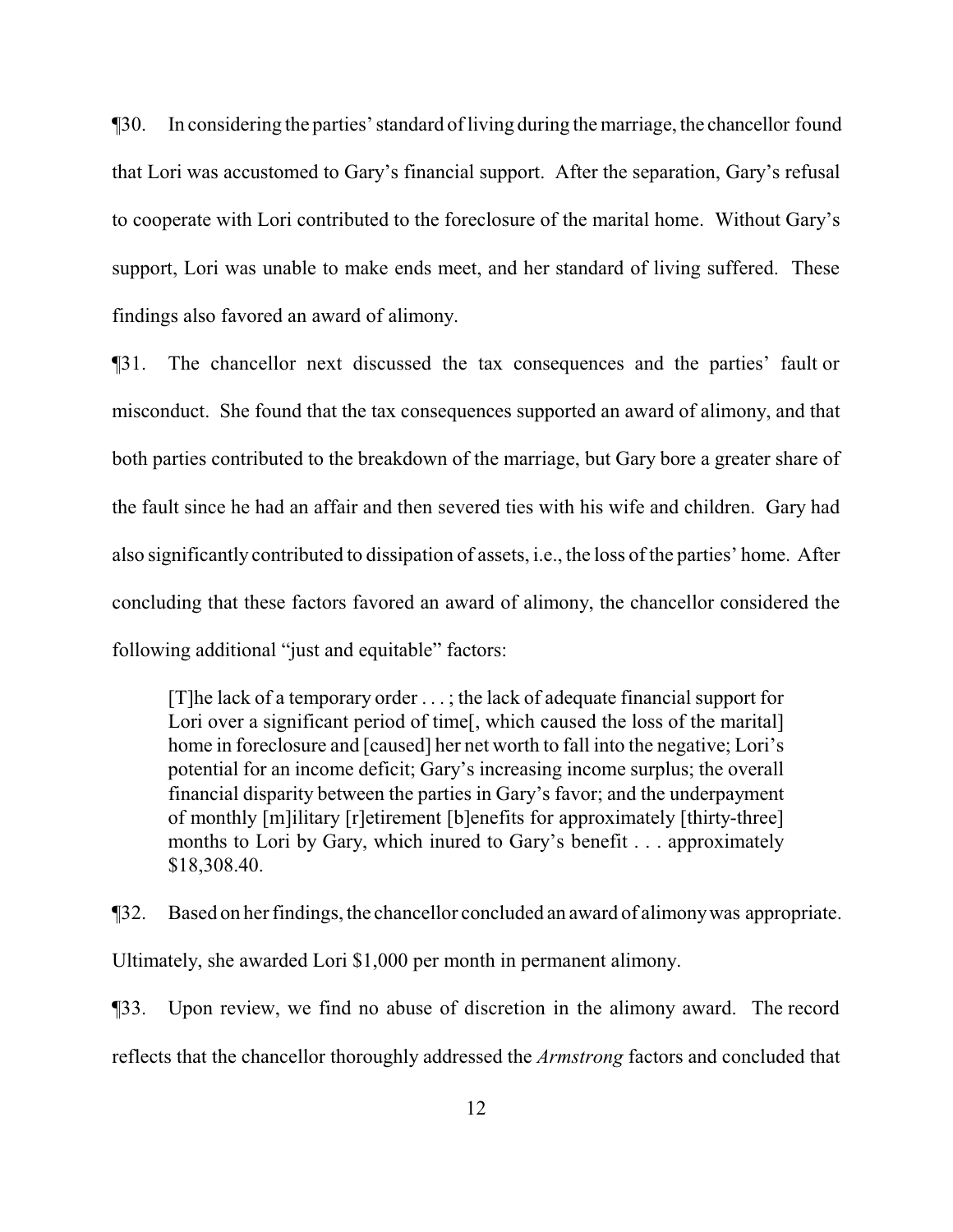each factor supported an award of alimony. The disparity found by the chancellor could not be adequately addressed through property division alone. Because we find substantial credible evidence supported the chancellor's findings of fact, this assignment of error lacks merit.

#### **4. Child Support**

¶34. Finally, Gary argues that the child support award exceeded the amount specified in the property settlement agreement. This issue is procedurally barred because Gary failed to raise it before the chancery court. We also find that this Court cannot "reinstate" the agreement, because it was never accepted in the first place.

¶35. The proposed property settlement agreement included a provision that Gary would pay Lori \$727 per month for the support of their daughter. After hearing extensive proof regarding the parties' finances and living situations, the chancellor found that this amount fell short of adequately and sufficiently providing for the child. The chancellor found the minimum to be \$775.85, derived by applying the statutory child support guidelines to Gary's adjusted gross income. The chancellor went ahead and granted the divorce, with the child support amount set to the minimum that was permissible – an additional \$48.85 per month. ¶36. Gary made no complaint about this to the chancery court. He acquiesced to the divorce and then completely abandoned the proposed support agreement by contending, in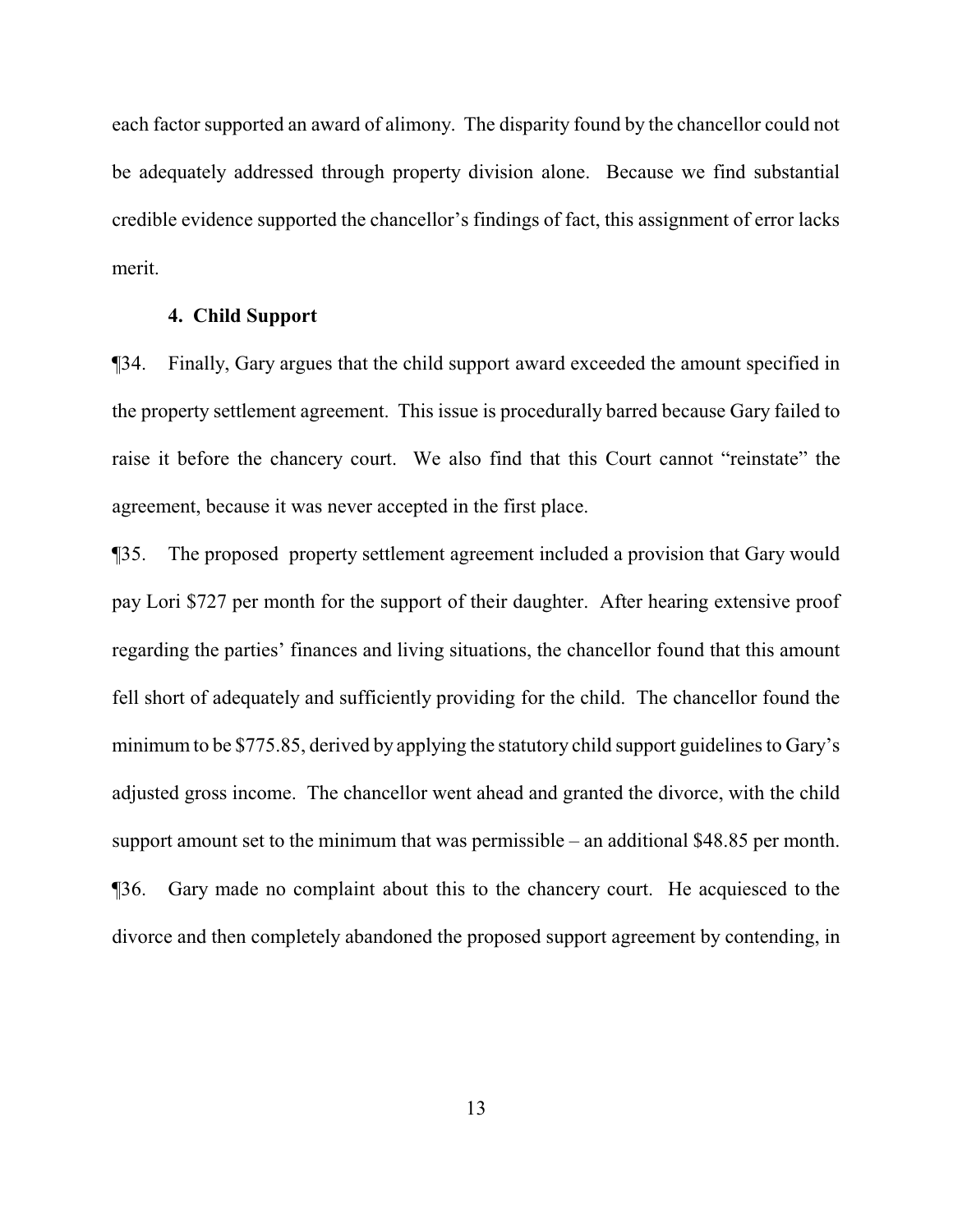his motion for a new trial, that the child was emancipated and not eligible for any support.<sup>5</sup> Since Gary did not raise this issue before the trial court, it is procedurally barred on appeal. *See Fowler v. White*, 85 So. 3d 287, 293 (¶21) (Miss. 2012).

¶37. Even if we were to disregard the procedural bar, this Court could not do as Gary asks and modify the child support award. The irreconcilable differences divorce statute, Mississippi Code Annotated section 93-5-2(3) (Rev. 2013), provides in relevant part, with our emphasis added:

No divorce shall be granted pursuant to this subsection until all matters involving custody and maintenance of any child of that marriage and property rights between the parties raised by the pleadings have been either adjudicated by the court or agreed upon by the parties *and found to be adequate and sufficient by the court* and included in the judgment of divorce.

¶38. The chancellor, after hearing extensive proof, found that the minimum provision for the child that would be adequate and sufficient would be \$48.85 per month more than the parties had agreed. That decision must be reviewed for an abuse of discretion – and clearly there was no abuse of discretion, as the chancellor found the required support equal to the amount that is presumptively correct under the child-support guidelines. While we generally affirm agreements to pay *more* support than required, and we have, at least once, affirmed an agreement to pay less than the guidelines amount after it was approved by the chancellor (*Arrington v. Arrington*, 80 So. 3d 160, 168-70 (¶¶28-36) (Miss. Ct. App. 2012)), we cannot

 $<sup>5</sup>$  In fact, during the hearing on the motion for a new trial, Gary's attorney recited the</sup> \$775.85 in monthly support ordered by the court, without raising any complaint about the amount.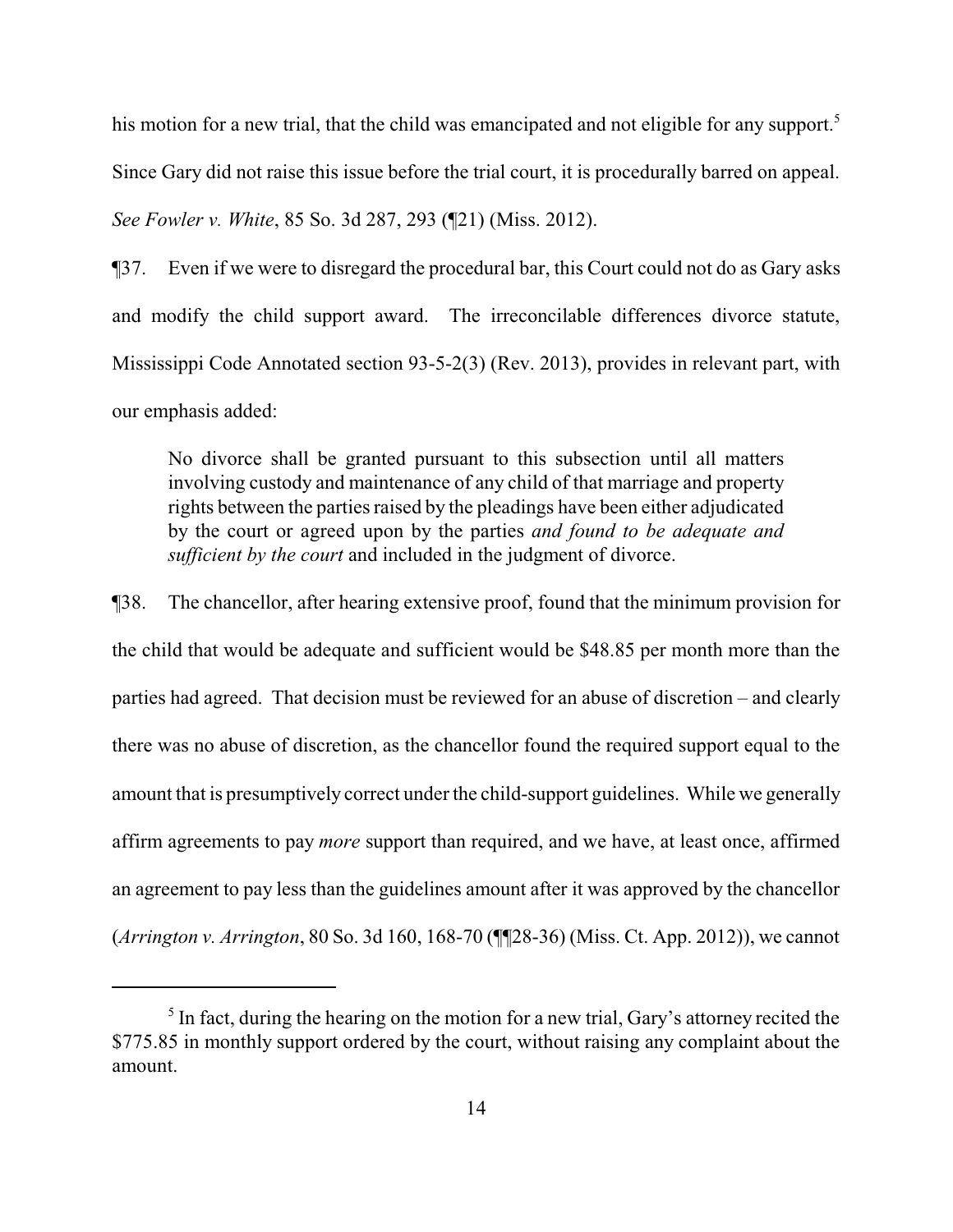find an abuse of discretion here. It is axiomatic that child support is for the benefit of the child and cannot be bargained away by the custodial parent. *See, e.g., Durr v. Durr*, 912 So. 2d 1033, 1038 (¶14) (Miss. Ct. App. 2005). The chancellor rightly refused to accept a proposed agreement that did not provide adequate and sufficient support for the child.

¶39. Gary contends that the divorce judgment must be modified to the lower number the parties had originally agreed. But, as we explained above, the chancellor did not abuse her discretion in rejecting the proposed agreement. If Gary contends that the chancery court did not have his consent to resolve the child-support issue, the only remedy that this Court could award on appeal is to set aside the divorce, as no divorce can be entered without a finding of an adequate and sufficient agreement or consent to submit the issue to the court. *See* Miss. Code Ann. § 93-5-2(3). Gary has never asked that the divorce be set aside. Thus, even if this issue were not procedurally barred, Gary is entitled to no relief he has requested.

# ¶40. **THE JUDGMENT OF THE HARRISON COUNTY CHANCERY COURT, SECOND JUDICIAL DISTRICT, IS AFFIRMED. ALL COSTS OF THIS APPEAL ARE ASSESSED TO THE APPELLANT.**

**LEE, C.J., IRVING, P.J., BARNES, ISHEE AND JAMES, JJ., CONCUR. WILSON, J., CONCURS IN PART AND IN THE RESULT WITHOUT SEPARATE WRITTEN OPINION. CARLTON, J., CONCURS IN PART AND DISSENTS IN PART WITH SEPARATE WRITTEN OPINION, JOINED BY GRIFFIS, P.J., AND GREENLEE, J.**

## **CARLTON, J., CONCURRING IN PART AND DISSENTING IN PART:**

¶41. Because I would find that the chancellor erred by awarding Lori a greater amount of child support than the amount agreed to in the parties' "Consent to Adjudicate," I would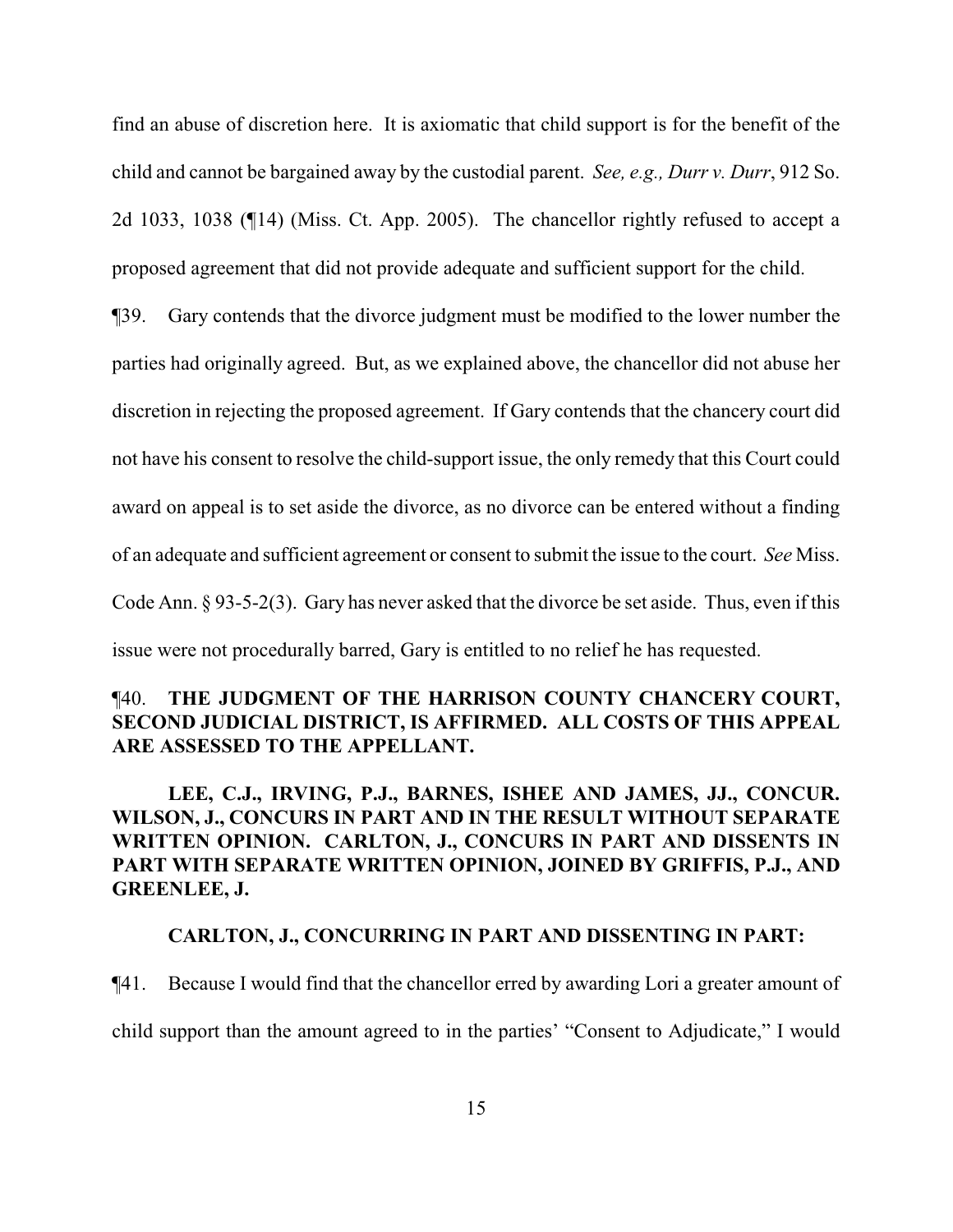reverse and render with respect to that issue. I therefore concur in part and dissent in part from the majority's opinion.

¶42. Gary argues that the chancellor erred by awarding Lori \$775.85 a month in child support until the couple's daughter reached the age of majority. Gary contends that the parties never submitted the issue of child support to the chancellor for adjudication since they had already agreed to the monthly amount of \$727 in their "Consent to Adjudicate." On appeal, Gary asserts that the chancellor's action of unilaterally increasing the monthly amount of child support exceeded her authority since the parties never consented to submit this issue to the chancellor for her determination as required by Mississippi Code Annotated section 93-5-2(3) (Rev. 2013).

¶43. In *Sanford v. Sanford*, 124 So. 3d 647, 648 (¶1) (Miss. 2013), the supreme court recognized that Mississippi statutory law provides two distinct paths for a couple seeking an irreconcilable-differences divorce. Under the first option, the couple can "provide a written agreement settling the custody and maintenance of any children of the marriage and property rights; if the chancellor deems the terms adequate and sufficient, he or she may incorporate the agreement in the judgment and grant a divorce." *Id.* (citing Miss. Code Ann. § 93-5-2(2) (Rev. 2013)).

¶44. Under the second option for an irreconcilable-differences divorce, a couple consents to allow the chancellor to decide certain disputed issues. *Id.* (citing Miss. Code Ann. § 93-5- 2(3)). "The consent must: (1) be in a writing signed by both parties; (2) state that the couple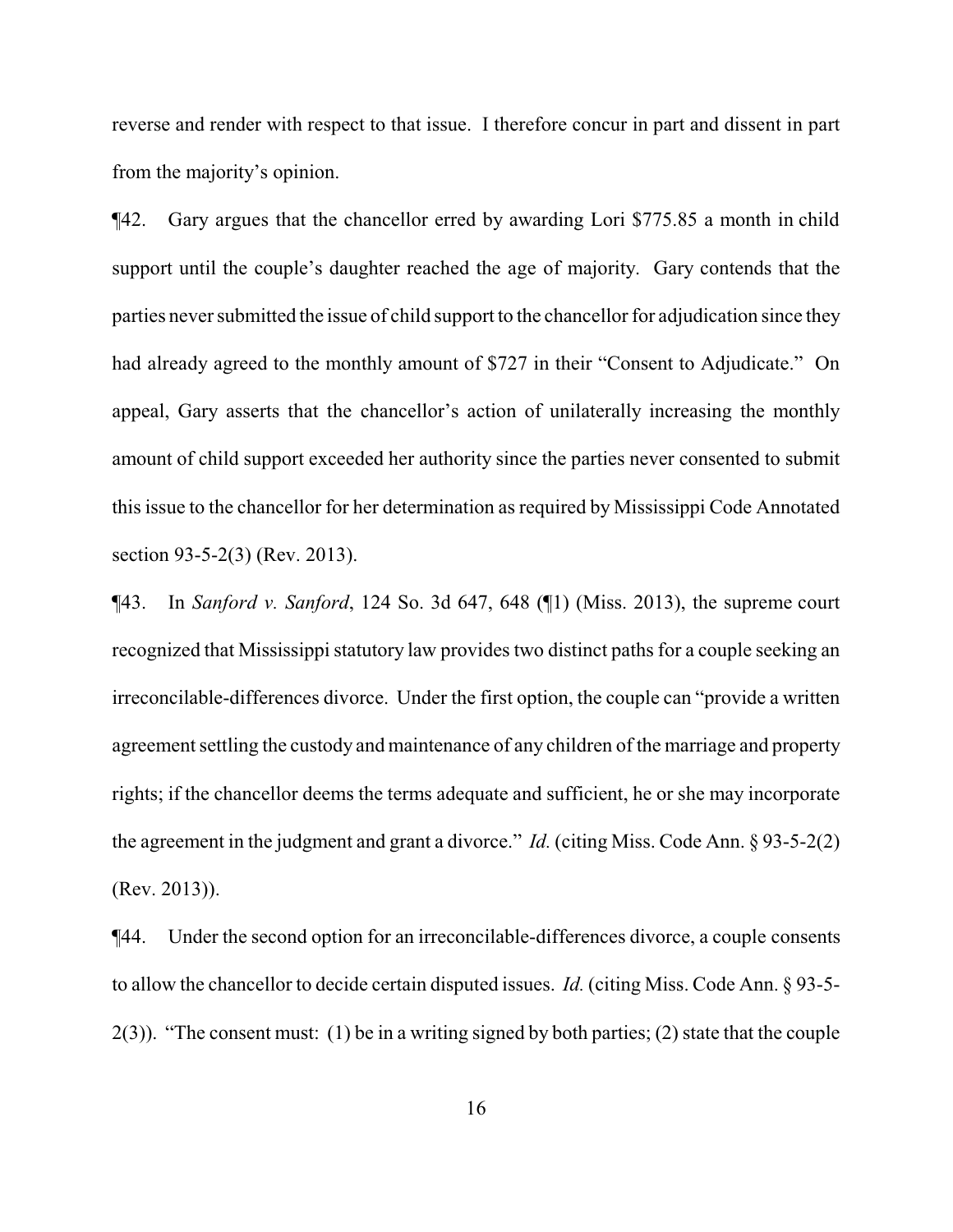voluntarily agrees to permit the chancellor to decide the issues designated in their written consent; and (3) state that the parties understand that the chancellor's decision will be binding and lawful." *Id.* Following the parties' consent pursuant to section 93-5-2(3), "[a]ll matters involving the custody and maintenance of any children of the marriage and property rights must then be either adjudicated by the chancellor or agreed upon by the parties and deemed adequate and sufficient before a divorce can be granted." *Id.*

¶45. The second option for an irreconcilable-differences divorce, as set forth in section 93- 5-2(3), applies to the instant appeal. The record reflects that, in accordance with section 93- 5-2(3), Gary and Lori agreed to submit onlycertain issues to the chancellor to adjudicate, and they provided no consent to permit the chancellor to adjudicate child support.<sup>6</sup> While the chancellor acknowledged the parties' prior agreement on the amount of child support, she still found that she retained the authority to determine the adequacy and sufficiency of the agreed-upon amount. As previously stated, the chancellor made this finding despite the parties' lack of a "Consent to Adjudicate" this issue as required by section 93-5-2(3). Upon finding that the child-support amount failed to satisfy "the statutorily required minimum of 14% of Gary's adjusted gross income," the chancellor increased Gary's monthly childsupport payment from \$727 to \$775.85.

¶46. "Divorce in Mississippi is a creature ofstatute. Original jurisdiction to grant divorces

<sup>6</sup> *See* Miss. Code Ann. § 93-5-2(3) (establishing that parties may consent to an irreconcilable-differences divorce and may permit the chancellor to decide any issues upon which they cannot agree).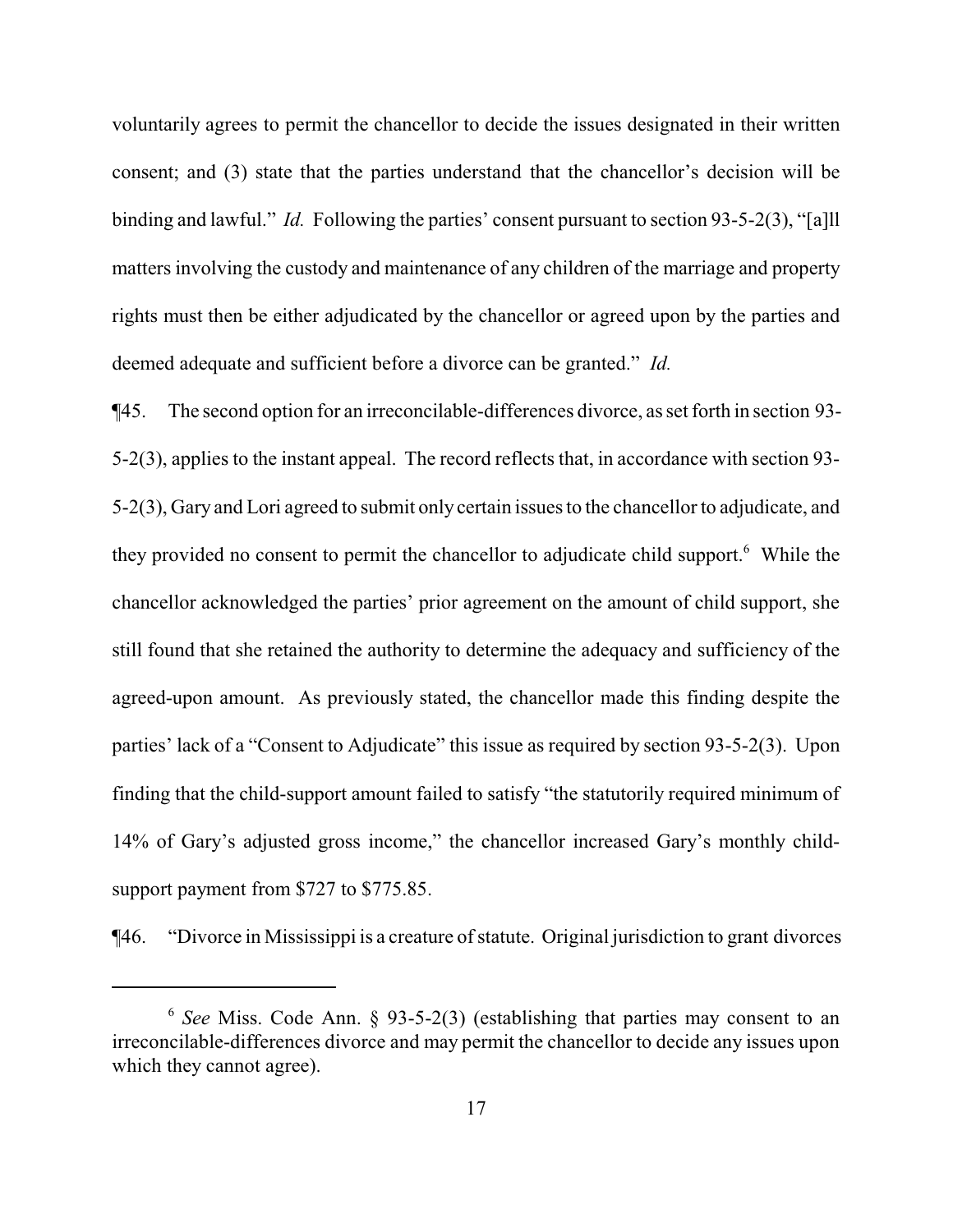in this State was vested in the legislature[,] and the subsequent jurisdiction of the chancery court over divorce is derived from the assignment of that authority to the chancery court by the legislature." *Massingill v. Massingill*, 594 So. 2d 1173, 1175 (Miss. 1992). Upon review, I would reverse and render the chancellor's judgment as to the issue of child support since the parties never submitted the issue to her for adjudication as required by section 93-5-  $2(3)$ .<sup>7</sup> In the parties' "Consent to Adjudicate," they agreed Lori would receive \$727 a month in child support, and as stated, they never submitted the issue to the chancellor for adjudication. *See* Miss. Code Ann. § 93-5-2(3).<sup>8</sup> Therefore, the chancellor erroneously adjudicated the issue by changing the amount of support without the parties' consent to adjudicate. *See Finch v. Finch*, 137 So. 3d 227, 237 (¶33) (Miss. 2014) (finding that child support was ordered pursuant to the parties' agreement in their consent to adjudicate and could not be modified absent a material change in circumstances).

¶47. In addition to finding no "Consent to Adjudicate" child support in the record, I also acknowledge that the record shows Gary filed a posttrial motion to reconsider and for a new trial. *See* M.R.C.P. 59. Accordingly, I would reverse the chancellor's award of child support since the parties submitted no "Consent to Adjudicate" that issue in this irreconcilable-

<sup>7</sup> Divorce statutes must be strictly construed. *See Massingill*, 594 So. 2d at 1178.

<sup>8</sup> *See alsoCrider v. Crider*, 904 So. 2d 142, 145-48 (¶¶7-15) (Miss. 2005) (discussing the irreconcilable-differences divorce statute).